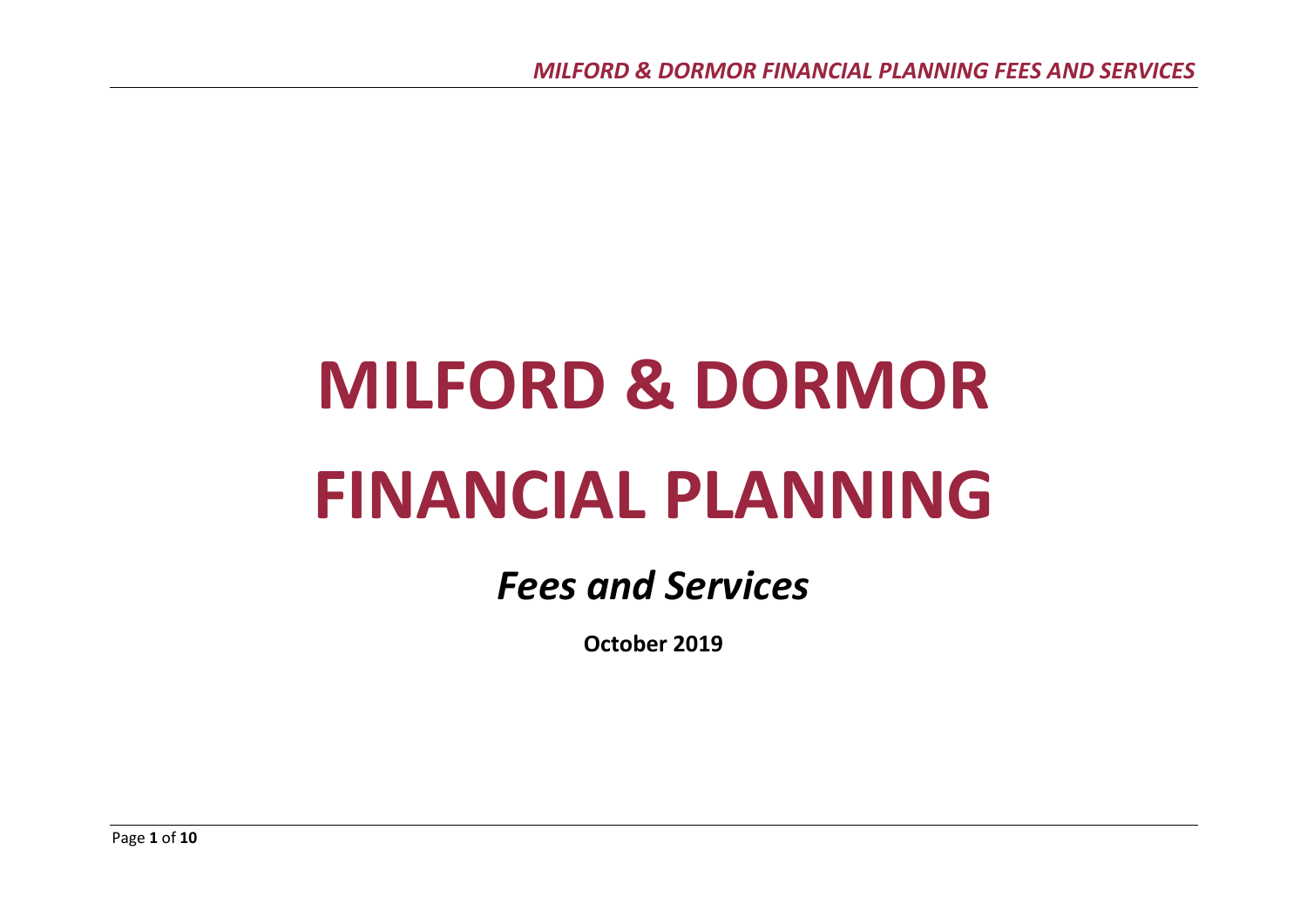#### **PRELIMINARY MEETING**

Milford & Dormor Financial Planning offers a **30-minute preliminary meeting** with an Adviser **free of charge** to discuss your situation and needs. This meeting will typically take place **at our offices, or by telephone or videoconferencing**. During this meeting the Adviser will explain whether we can help you, and if so, outline our suggested approach. This will then be sent to you in writing.

If as a result of this meeting you decide you would like to engage Milford & Dormor Financial Planning for our services, we will initiate our procedures to adopt you as a client. You will receive a proposal letter setting out the proposed scope and our fees for your approval. Once accepted, **Initial Fees as detailed below will then apply.**

If you decide not to proceed following the preliminary meeting, there will be **no charge**. Milford & Dormor Financial Planning will only retain your data for as long as required by law, after which it will be removed from our systems.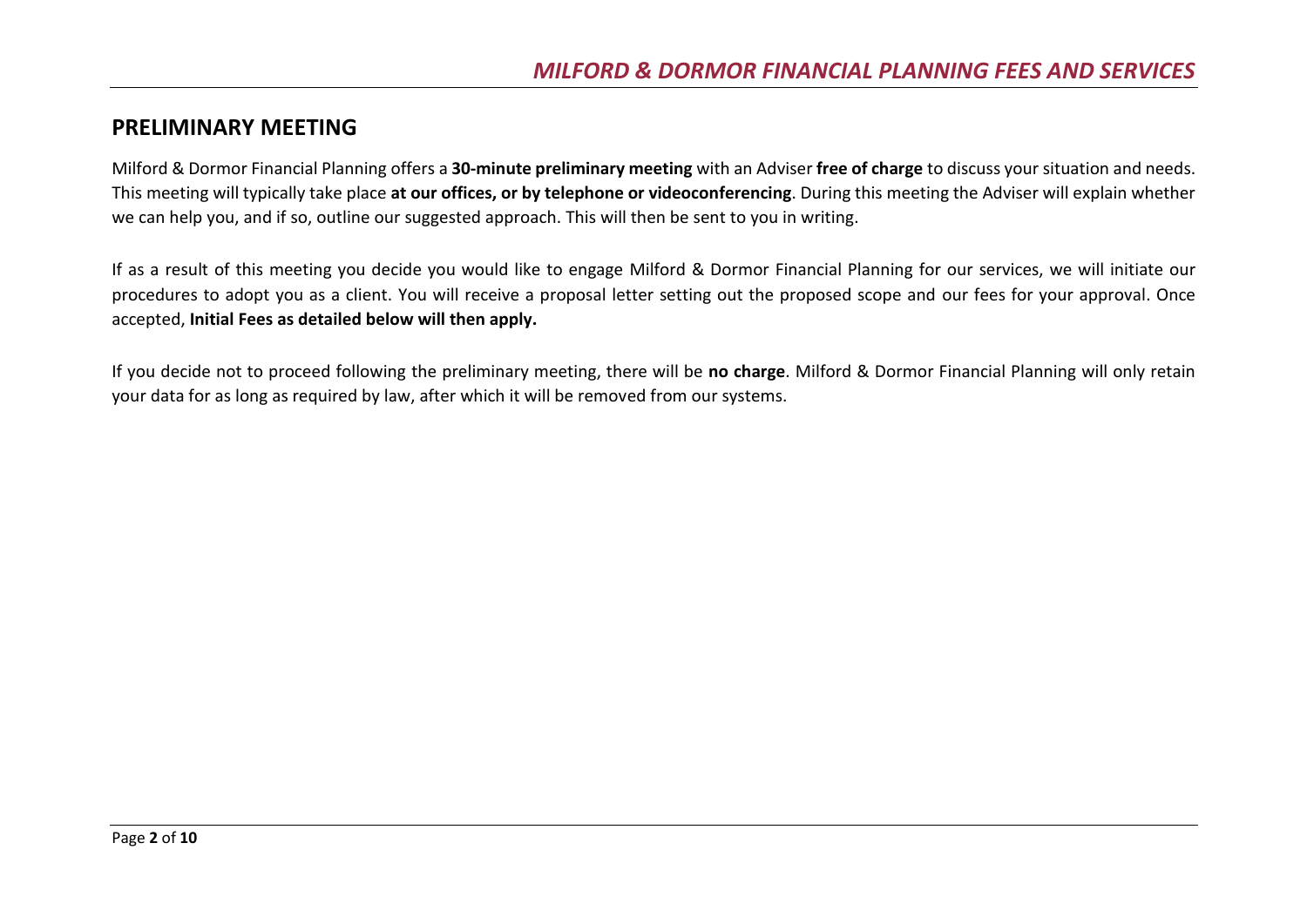#### **INITIAL FEES**

#### **Milford & Dormor Financial Planning charges a minimum one-off New Client Fee of £1,500**

*The New Client Fee covers the cost of building a detailed file to understand your personal and financial circumstances, including fact-finding interviews, risk profiling, objective setting and complying with regulatory requirements such as anti-money laundering (AML).*

Routine activities, such as the **investment of cash** or **specific advice to set up new structures** (for example in relation to Individual Savings Accounts (ISA), General Investment Accounts (GIA), Bonds or Pension Schemes) will be **included in the New Client Fee.**

Additional activities, for example **analysis and potential transfer of existing ("legacy") products you may hold such as investments or pensions, issues relating to annual or lifetime pension allowances or other structured products** will be **charged separately on an individual product basis**. Our fee for handling legacy products is **£500 per product**.

Only **one New Client Fee** will be applied **per family group**, defined as partners and dependent children still in full-time education. **Trusts** will be included within the family group for new client fee purposes but will incur separate product handling.

Initial Fees are **not subject to VAT**.

#### *Examples:*

- *1) The Initial Fee for a new client looking to invest a £500,000 cash inheritance in a portfolio with an agreed risk profile will be £1,500.*
- *2) The Initial Fee for a new client looking to invest the above inheritance, plus the restructuring and reinvestment of an existing equity portfolio and three legacy pensions, would be £3,500 (£1,500 New Client Fee plus £2,000).*
- 3) *The Initial Fee for a couple looking to invest the above inheritance, where one party is also looking to transfer and consolidate two legacy pensions, would be £2,500 (a single £1,500 New Client Fee plus £1,000).*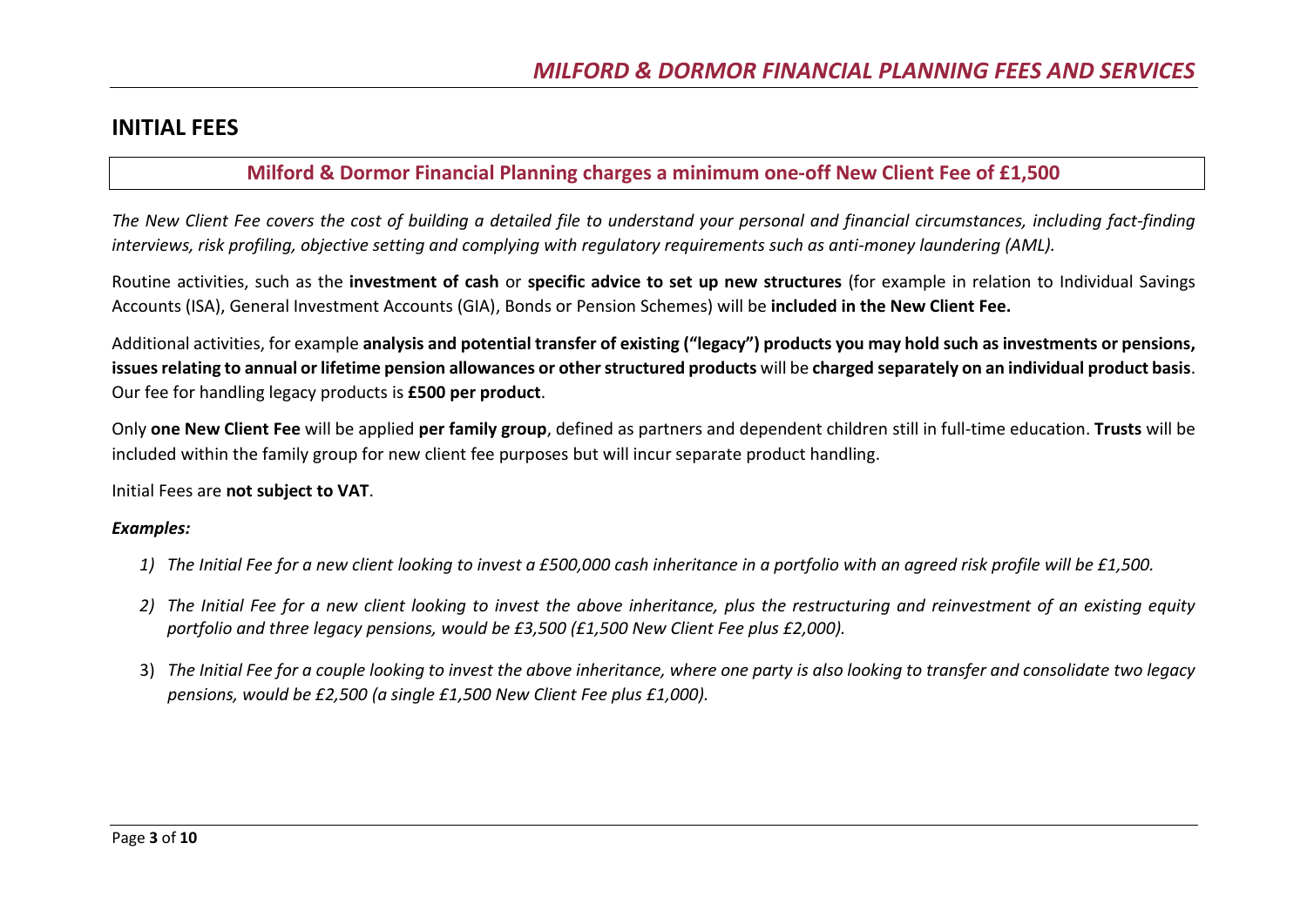#### **ONGOING FEES**

Our Ongoing Fees will be **set depending on the amount you invest** with us:

|                    | <b>Amount Invested</b> | <b>Discretionary Fund Management (DFM)</b><br><b>Subject to VAT</b> | <b>Advisory Investment Services (AIS)</b><br><b>Nil VAT</b>     |  |
|--------------------|------------------------|---------------------------------------------------------------------|-----------------------------------------------------------------|--|
| <b>Annual Fees</b> | Up to £500,000         | 1.00% of the amount invested, subject to a<br>minimum of $£1,000$   |                                                                 |  |
|                    | £500,000 and above     | <b>0.75%</b> of the amount invested                                 | 1.00% of the amount invested, subject to a<br>minimum of £1,000 |  |

The fee you pay will be **calculated by applying this percentage to the valuation of your investments**.

Ongoing Fee percentages will normally be **reviewed on an annual basis**, as part of your investment review process. For Discretionary clients with a **1% fee** the following applies:

- *If the value of your investments under our agency at annual review has exceeded the £500,000 threshold, your Ongoing Fee will be reduced to 0.75%.*
- *If the valuation of your investments under our agency at annual review is between £475,000 and £500,000, we will conduct a review of your investment valuations over the past 6 months. If at any time in this period your valuation has exceeded £500,000, your Ongoing Fee will be reduced to 0.75%.*
- *If the valuation of your investments exceeds the £500,000 threshold as a result of additional investment of funds amounting to 10% or more of the previous valuation, your Ongoing Fee will immediately be reduced to 0.75%.*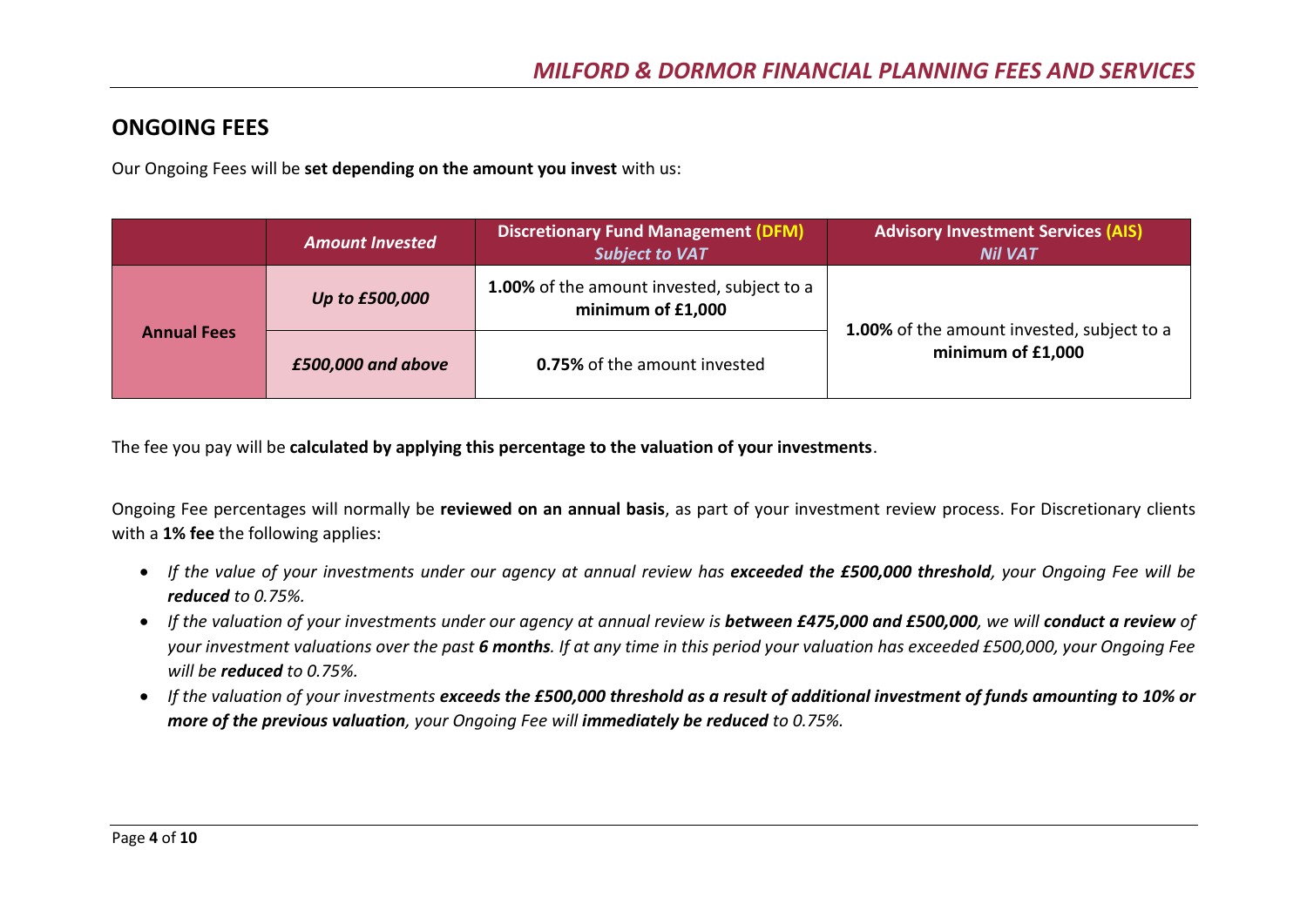# **ONGOING FEES (cont.)**

Once your Ongoing Fee has been set at 0.75%, we will **never attempt to increase it** if the value of your portfolio subsequently **falls below £500,000 as a result of market movements**. Your Ongoing Fee percentage will only ever increase in one of two circumstances:

- *1. As a result of our company fees review process, which may result in changes to either the fees, or the bandings, in the table above.*
- *2. If you make a withdrawal of funds that has reduced the valuation of your investments below £450,000 at the time of your Review Meeting.*

You will always be **notified in writing** of any proposed increases to your fees.

Ongoing Fees are **calculated based on the investment valuation of the family group**, defined as partners and dependent children still in fulltime education. For example, for a couple where each party invests £300,000, the Ongoing Fee for both will be set at 0.75%.

Milford & Dormor Financial Planning will always provide a high level of responsive, personalised service for all clients. Ongoing Fees include a **minimum of one Review Meeting each year** where the suitability of your investments will be assessed against any changes in circumstances or attitude to risk. For clients with **greater than £500,000** subject to our advice we also make a **specific Service Commitment**, the details of which can be found [here.](#page-9-0)

**Review meetings** with an Adviser requested by clients **outside the normal review cycle** will be charged at a flat rate fee of **£250 (nil VAT for Advisory clients only)**.

For **Advisory** clients, full written recommendations for **portfolio rebalancing will be provided on request outside the normal review cycle** for a flat rate fee of **£250 (nil VAT).**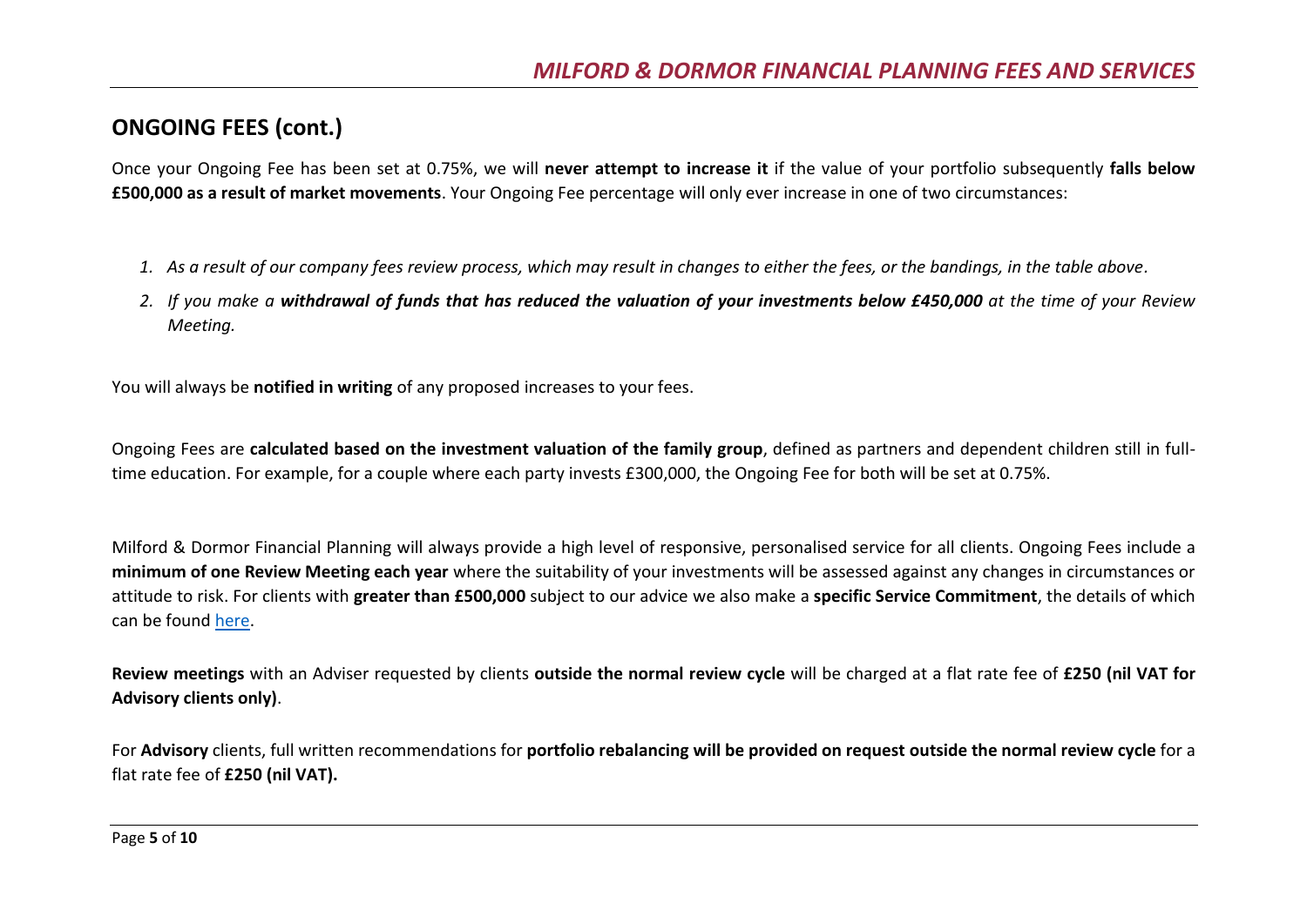# **SPECIFIC FEES**

| <b>Product</b>                                                                                                                                                                                   | Fee:                                                                                                                                                                                                                 | <b>Examples</b>                                                                                                                                                                                                                                                                                                                                                                                                                                                                                                                                                                                                                   |  |
|--------------------------------------------------------------------------------------------------------------------------------------------------------------------------------------------------|----------------------------------------------------------------------------------------------------------------------------------------------------------------------------------------------------------------------|-----------------------------------------------------------------------------------------------------------------------------------------------------------------------------------------------------------------------------------------------------------------------------------------------------------------------------------------------------------------------------------------------------------------------------------------------------------------------------------------------------------------------------------------------------------------------------------------------------------------------------------|--|
| Specialist Higher Risk Investment for Tax Planning*<br>For example Enterprise Investment Schemes (EIS),<br>Venture Capital Trusts (VCT), Business Relief for<br>Inheritance Tax (IHT) mitigation | 2% Initial Fee plus 0.5% Ongoing<br>Annual Fee OR 3.5% Initial Fee if<br>the Provider is unable to facilitate<br>an Ongoing Fee, subject to a<br>minimum Initial Fee of £500 and a<br>maximum of £2,000, per product | Where the Provider can facilitate an Ongoing Fee:<br>1. A client looking to invest £20,000 in an EIS would incur an Initial Fee of £500 (minimum fee<br>applies because 2% of £20,000 = £400) plus an Ongoing Annual Fee of £100<br>2. A client looking to invest £50,000 in a VCT would incur an Initial Fee of £1,000 (2%) plus an<br>Ongoing Annual Fee of £250<br>Where the Provider cannot facilitate an Ongoing Fee:<br>1. A client looking to invest £20,000 in an EIS would incur an Initial Fee of £700 (3.5%) only<br>2. A client looking to invest £70,000 in a VCT would incur the maximum Initial Fee of £2,000 only |  |
| <b>Pure Protection Insurance*</b><br>For example Life Assurance, Critical illness or Income<br>Protection                                                                                        | <b>Commission (non-indemnity)</b><br>and/or fixed price project fee as<br>agreed in advance with you                                                                                                                 |                                                                                                                                                                                                                                                                                                                                                                                                                                                                                                                                                                                                                                   |  |
| <b>Dealing Fees</b>                                                                                                                                                                              | A flat fee of £25 per trade for<br><b>Advisory</b> clients only<br>We do not charge Dealing Fees for<br>our Discretionary clients                                                                                    | For an Advisory client only, the sale of an equity share of any value and reinvestment of the<br>proceeds would incur Dealing Fees of £50 (£25 for each of the sale and reinvestment)                                                                                                                                                                                                                                                                                                                                                                                                                                             |  |
| Investment of additional cash (by an existing client<br>into an existing product)                                                                                                                | 1% of the funds invested, up to a<br>maximum of £1,000                                                                                                                                                               | 1. An existing client looking to invest an additional £20,000 (not previously under Milford &<br>Dormor Financial Planning's management) in an existing ISA would incur a fee of £200<br>2. An existing client looking to invest an inheritance of £500,000 would incur a fee of £1,000<br>(maximum fee applies)                                                                                                                                                                                                                                                                                                                  |  |
| Care Fees Planning*                                                                                                                                                                              | £1,500 (nil VAT) flat fee                                                                                                                                                                                            | Comprehensive fact-finding to fully understand your circumstances and provide advice on how<br>best to meet the costs of care, including a care fees plan, quotation and investment options. The<br>implementation of any agreed options is included within this fee.                                                                                                                                                                                                                                                                                                                                                             |  |

*For new clients, Specific Fees marked \* are charged in addition to the New Client Fee.*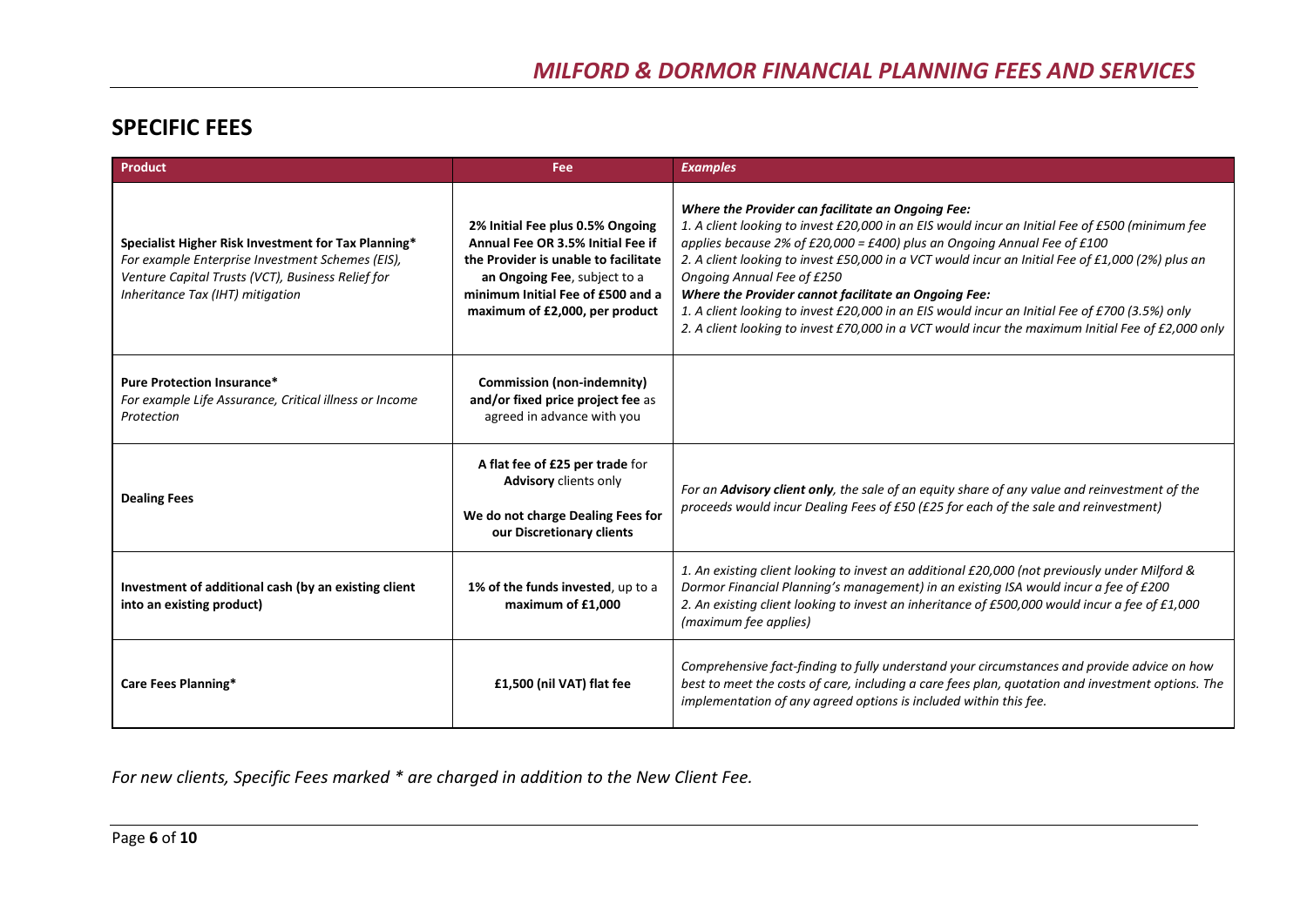#### **MORTGAGE ADVICE**

Milford & Dormor Financial Planning offers mortgage arrangement services through our third-party partnership with *Exe Mortgages*, based in Ottery St Mary.

To facilitate the process, Milford & Dormor Financial Planning will conduct a 1-hour preparatory meeting to fully understand your circumstances and requirements. The information from this meeting will be collated into a file and passed to Exe Mortgages, once GDPR consent to share your data has been obtained.

#### **We charge a single fixed fee of £250 for this service (Nil VAT).**

For a new client requiring mortgage services, this fee will be **included** in the New Client Fee of £1,500.

*For more details about Exe Mortgages and their services, please visit [www.exemortgages.co.uk](http://www.exemortgages.co.uk/)*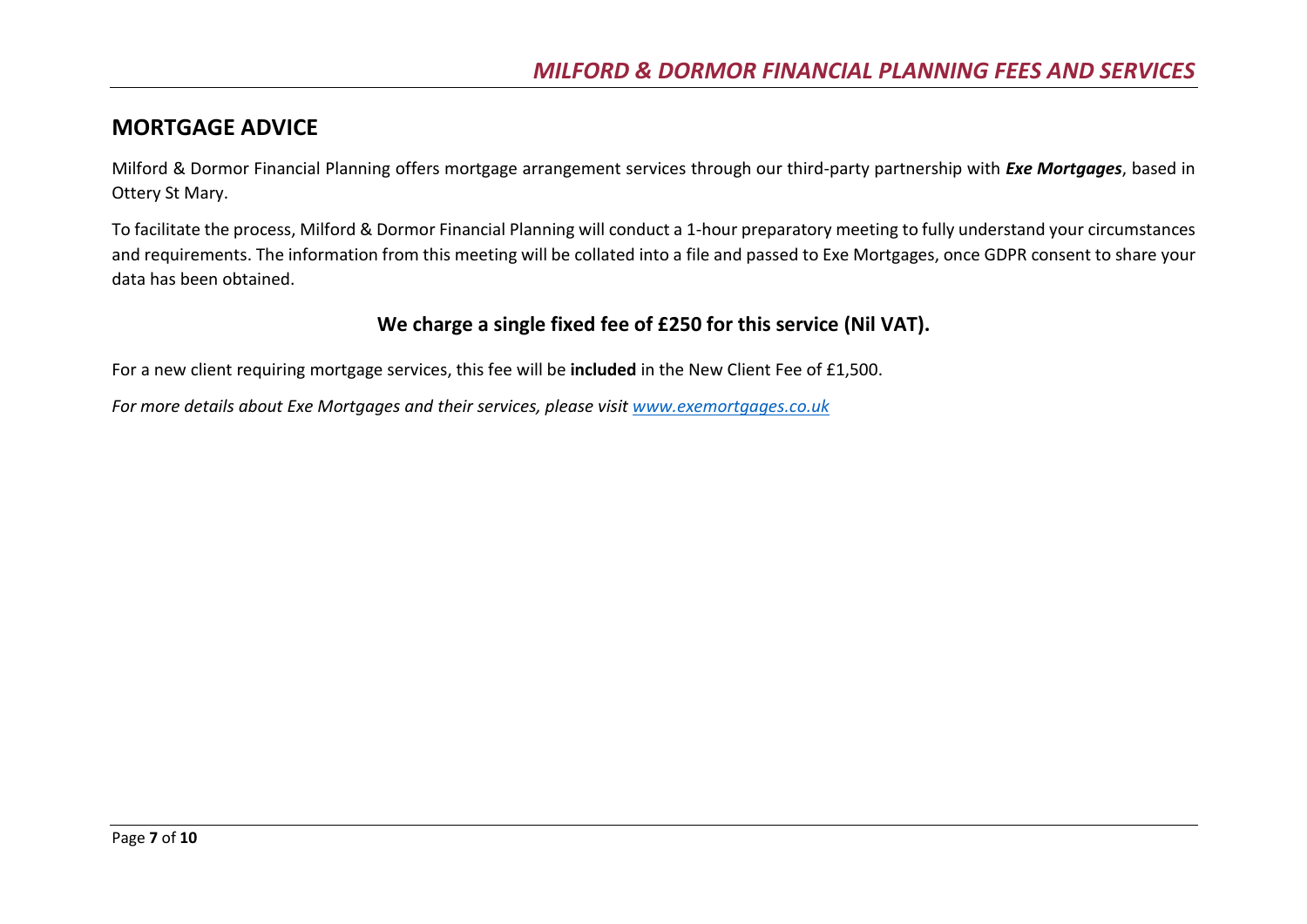#### **TAX RETURN SERVICES**

Milford & Dormor Financial Planning offers a Tax Return completion service through our third-party partnership with *Griffin Chartered Accountants*, based in Exeter and Honiton.

#### **For a Basic Tax Return, we charge a single fixed fee of £450+VAT for this service.**

This fee includes a 1-hour preparatory meeting to gather all necessary information to complete your tax return. This information is then packaged by us and passed on to Griffin for processing, once GDPR consent to share your data has been obtained.

The Basic Tax Return service includes the following Income Streams: *Pensions (State and/or Private); Employment; Benefits in kind from employment; Investments (including dividends, interest and capital gains); Gift Aid donations*.

Other Income Streams incur an additional charge to the Basic service, laid out in the table below:

| <b>Income Stream</b>                  | <b>Criteria</b>       | <b>Additional Charge</b> |
|---------------------------------------|-----------------------|--------------------------|
| Self Employment                       | Turnover <£30,000     | £50+VAT                  |
| Self Employment                       | Turnover >£30,000     | £100+VAT                 |
| Rental properties and/or Holiday Lets | <5 Properties         | £50+VAT                  |
| Rental properties and/or Holiday Lets | 5 or more Properties  | £100+VAT                 |
| <b>Enterprise Investment Schemes</b>  | <5 Investments        | £50+VAT                  |
| <b>Enterprise Investment Schemes</b>  | 5 or more Investments | £100+VAT                 |

*For example, the completion of a tax return for a client with 6 properties and 2 EIS would cost £600+VAT : £450 (Basic Fee) + £100 (Properties) + £50 (EIS) + VAT.*

For new clients, Tax Return Services will be charged **in addition** to the New Client Fee of £1,500.

*For more details about Griffin and their services, please visit [www.griffinaccountancy.co.uk](http://www.griffinaccountancy.co.uk/)*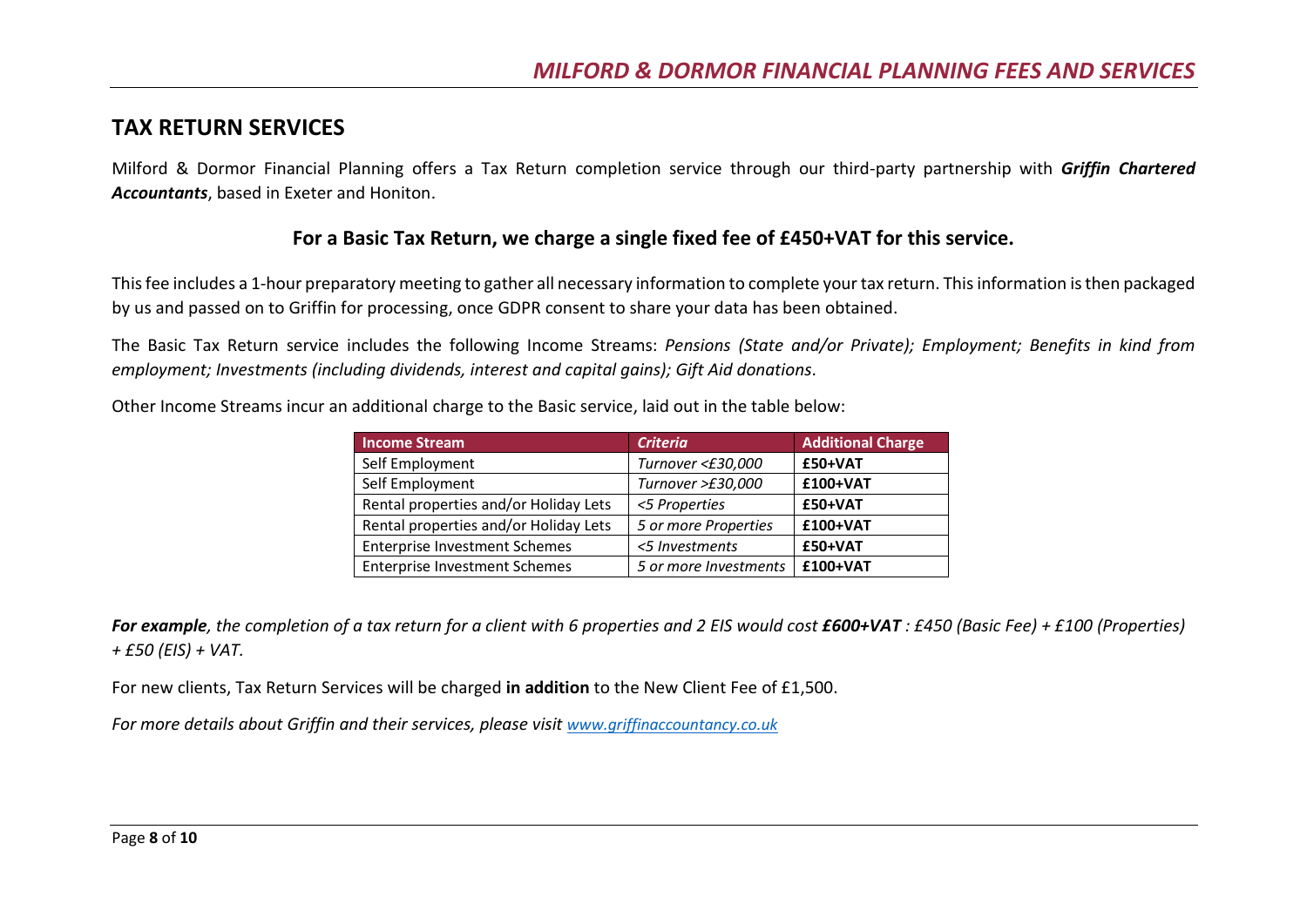## **CONSULTANCY FEES**

Where advice is sought with respect to **strategic financial planning or financial products not under our management** (for example a portfolio managed by you or a third party), **we may agree to work on your behalf on either a fixed project fee or time-cost consultancy basis**. Any such consultancy fees will be set out in a proposal letter for you to approve in advance. Where we agree a time-cost basis, we will provide an estimate of the time required to complete the work.

**Consultancy fees** will be invoiced on completion. Our hourly rates are as follows:

| <b>Activity</b>                  | <b>Hourly Fees</b> |
|----------------------------------|--------------------|
| <b>Financial Planner</b>         | £250+VAT           |
| Analysis & Research              | £175+VAT           |
| Client Services & Administration | £75+VAT            |

*For example, a typical consultancy advice case with respect to financial planning on divorce can cost in the region of £2,500 + VAT on a time-cost basis.*